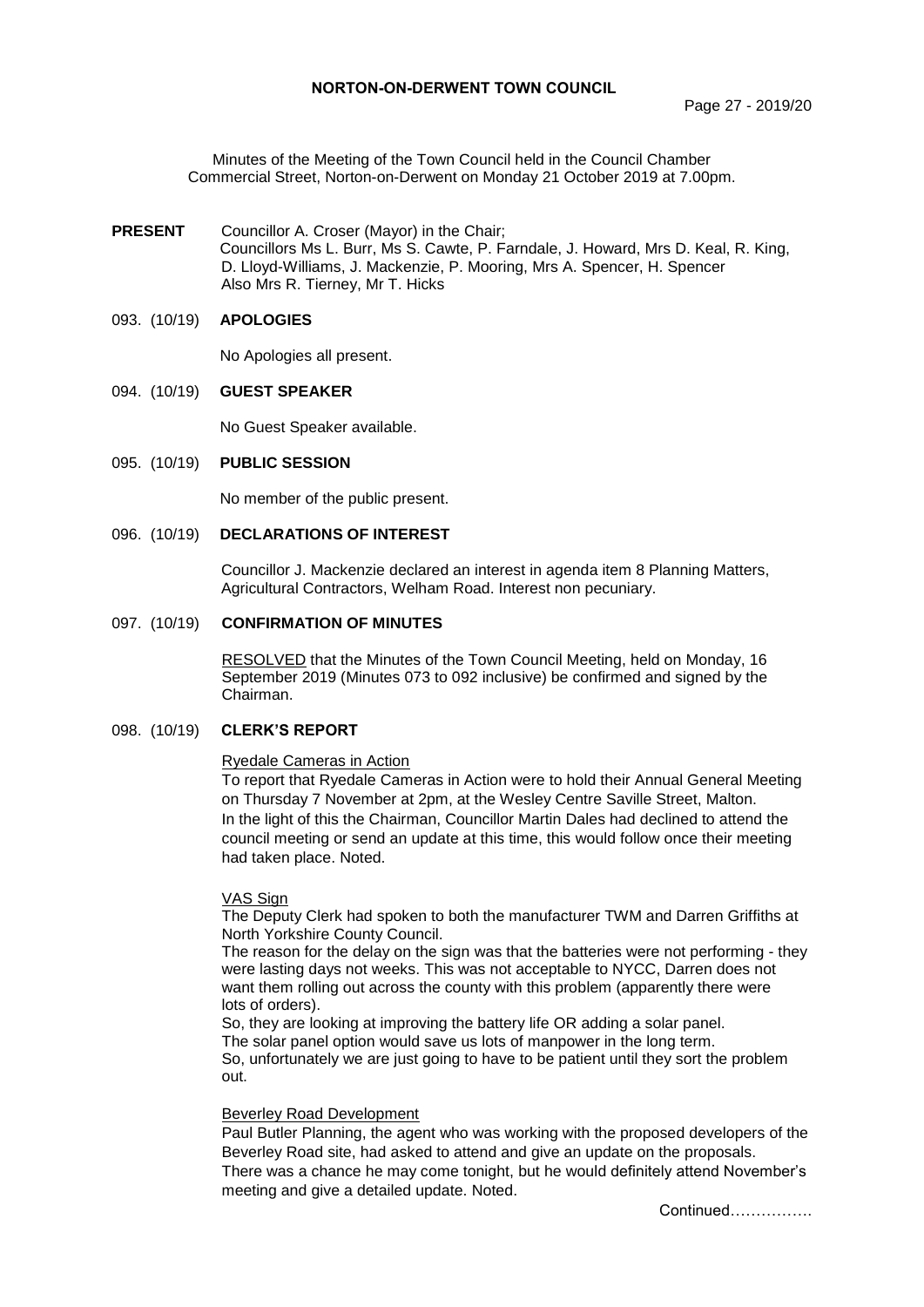## 098. (10/19) **CLERK'S REPORT** (continued)

#### Remembrance Day

Sunday the 10 November 2019, was the date for the Remembrance Day Services. The Mayor was to lay the Council Wreath at the Malton War Memorial at 11am. Two other members were also required to lay wreaths at St Peter's Norton, and St Mary's Priory Church at Old Malton

Times of their services to be confirmed.

Councillor Mrs Di Keal to lay the wreath at St Peter's Church Norton.

Councillor Mrs Ann Spencer to lay the wreath at St Mary's Priory Church Old Malton.

### 099. (10/19) **TOWN MAYOR'S REPORT**

#### Mini Police

The Mayor reported that he and the Deputy Mayor and Councillor John Howard had attended the Mini Police event at King George's Playing Field. Noted.

#### Street Cleaning

The Mayor reported that he had asked the District Council Streetscene team to clean the leaves from around the swimming baths and other areas, and to look at the state of the entrance road to the car park especially the fence by the side of the Derwent Arms. Noted.

## Norton in Bloom

On the 15 October the Mayor had attended the meeting of the In Bloom Group. Noted.

#### Other items of note;

County Bridge; New Heritage Lights were now installed, it was possible to have the Christmas Lights on them this year Deputy Clerk making enquiries: Noted.

HGV Ban; it was disappointing that the ban over the level crossing was not lawful and that there was a need for further consultation:

Church Street, Commercial Street Road works; it was good that Church Street was now fully open and that the works appeared to be moving briskly along Commercial Street.

# 100. (10/19) **FINANCIAL MATTERS**

- (a) Accounts paid and for payment The Clerk reported that accounts nos. 111 to 128 inclusive, amounting to £11,729.60 had been paid since the last meeting of the Council. RESOLVED that account nos. 129 to 140 inclusive, amounting to £7,655.87 be paid. Payments made accordingly.
- (b) Financial report The Clerk's financial report for the period 01.09.19 to 30.09.19 was received.
- (c) Budgetary monitoring The Clerk's report for the period ending 30 September 2019 was received.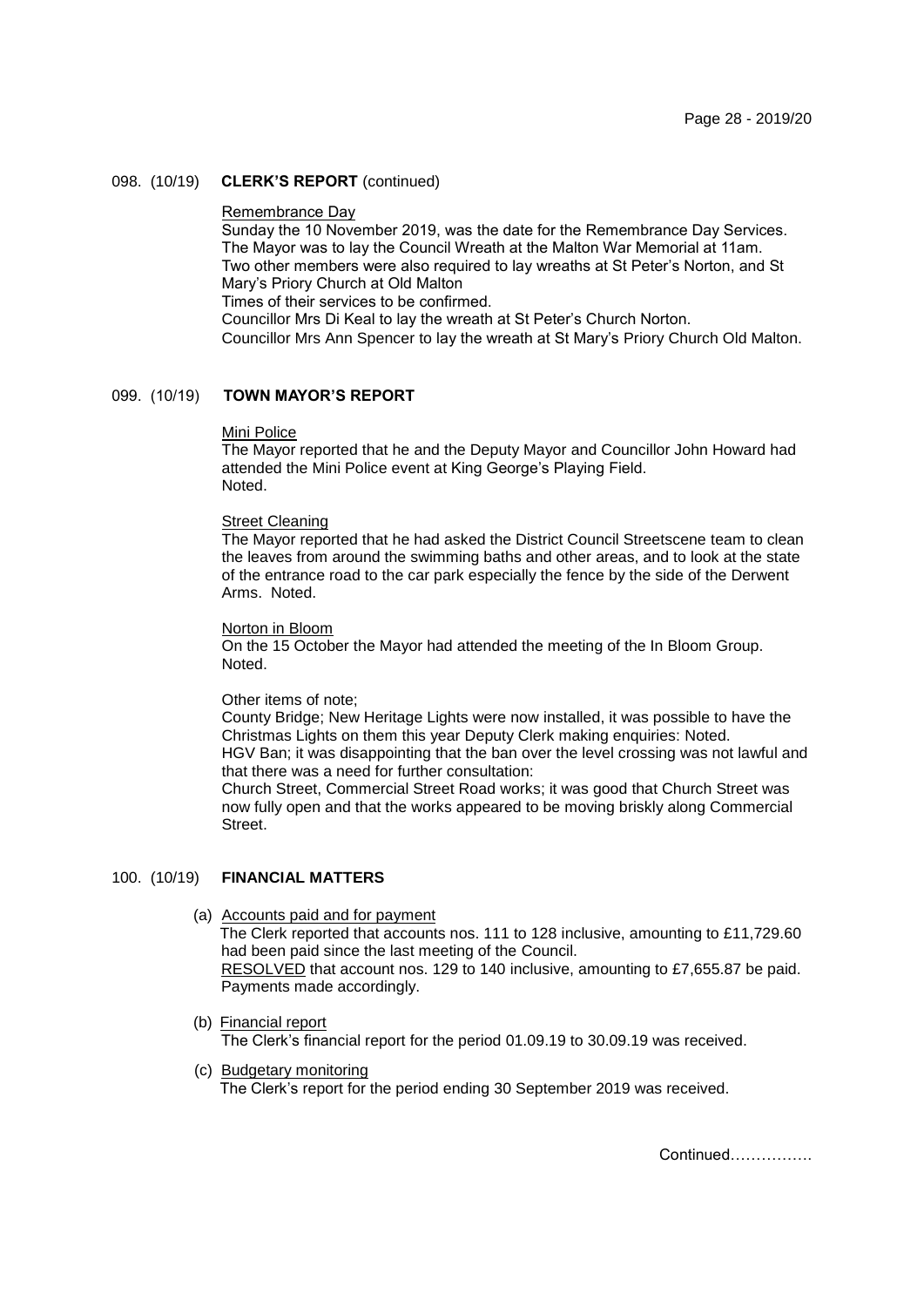## 101. (10/19) **PLANNING MATTERS**

(a) Planning applications referred to the Town Council by Ryedale District Council, for comment and/or recommendation were dealt with as follows: -

| 19/00236/MOUT  | Erection of 13no. self contained assisted living units of 1no. unit for wardens<br>accommodation following demolition of existing agricultural type buildings<br>(all matters reserved) (site area 0.54ha)<br>Agricultural Contractors, Welham Road, Norton, Malton<br>RESOLVED Recommend Refusal on the grounds that, the land is low and<br>within a flood zone, it is inappropriate for assisted living residents to live in a<br>flood zone, the access also crosses a long established public right of way<br>which is not acceptable.                 |
|----------------|-------------------------------------------------------------------------------------------------------------------------------------------------------------------------------------------------------------------------------------------------------------------------------------------------------------------------------------------------------------------------------------------------------------------------------------------------------------------------------------------------------------------------------------------------------------|
| 19/01153/OBL   | Modification of the planning obligation dated 18.08.2016 in relation to<br>refusal 15/00099/MOUT dated 22.07.2015 as allowed under appeal<br>APP/Y2736/W/15/3136233 dated 22.07.2016 to allow it to be amended with<br>regard to Open Space as listed in the submitted covering letter from<br>Keeebles LLP dates 20 September 2019.<br>Land to Norton of Sutton Grange, Langton Road, Norton<br>RESOLVED Recommend Refusal on the grounds that we do not know the<br>scope of the open space works specification and so are unable to make a<br>judgement. |
| 19/01128/HOUSE | Erection of attached garage / store to north elevation.<br>3 The Chase, Norton, YO17 9AS<br>RESOLVED Recommend Approval.                                                                                                                                                                                                                                                                                                                                                                                                                                    |

(b) To receive decisions notified by Ryedale District Council.

Approved

19/00879/FUL Erection of refrigeration plant room building adjacent to existing refrigeration building. Karro Foods Ltd, Westfield Way, Norton, YO17 9HG

## 102. (10/19) **RYEDALE DISTRICT COUNCIL – 106 GRANTS**

Members were asked to consider support or otherwise, of grant applications received by Ryedale District Council relating to schemes affecting Malton. Applications had been circulated to members who made the following recommendations: RESOLVED that the applications listed are either supported or otherwise as indicated;

- The Milton Rooms, Malton (S106 Grant) Supported.
- Rainbow Lane Play Area, Malton (S106 Grant) Supported.
- St Mary's Football Club, Old Malton (S106 Grant) Supported.

Members were aware that there was not enough funding left to fully fund all three applications, they therefore ranked them in order of preference as above.

## 103. (10/19) **RYEDALE DISTRICT COUNCIL – FOOTWAY LIGHTING ASSETS**

Members received documentation in relation to the upgrading of the District Council owned footway lighting, and considered if there were other areas apart from those highlighted that would not be suitable for part night lighting. Agreed no other areas required to be highlighted.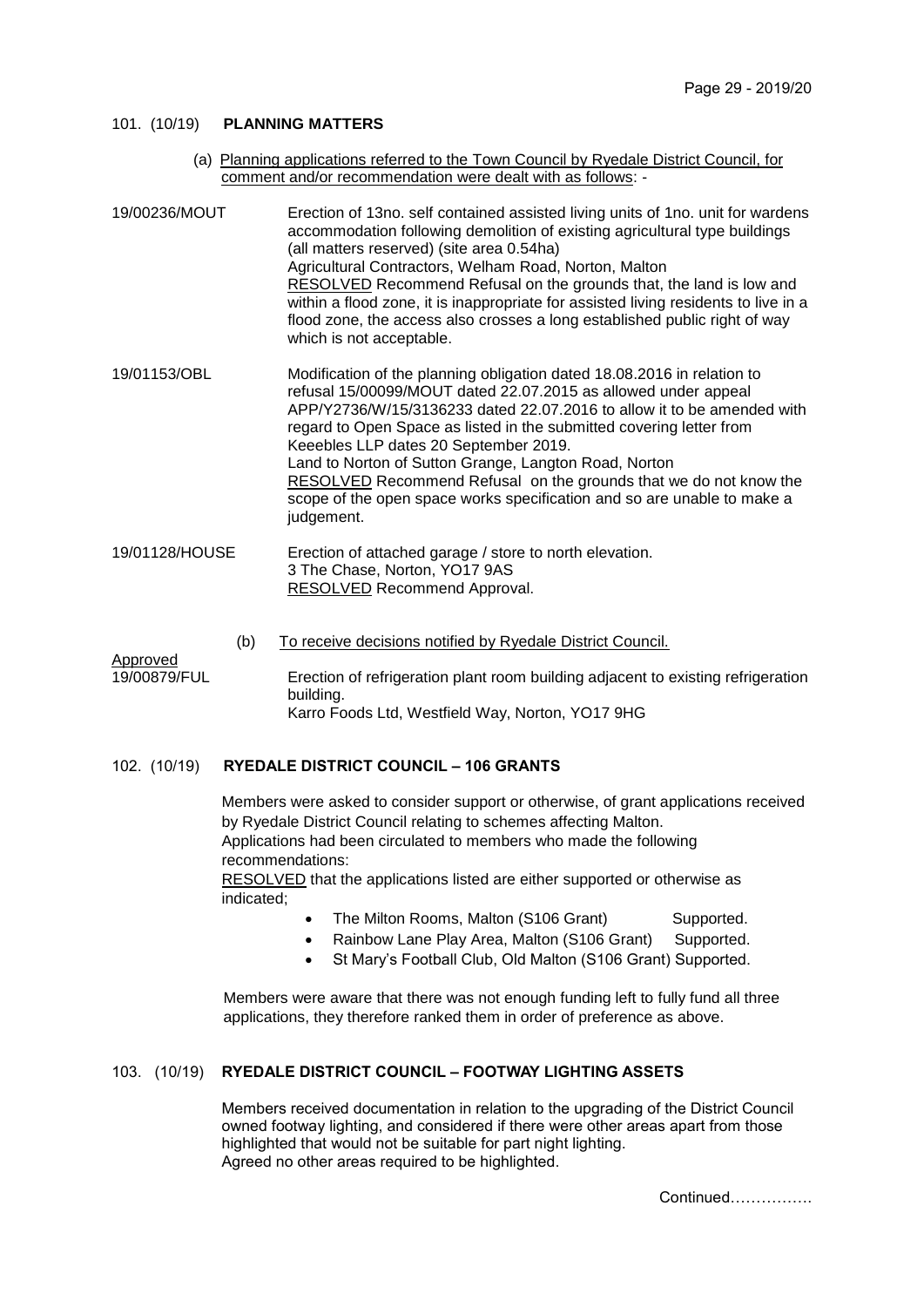## 104. (10/19) **RYEDALE DISTRICT COUNCIL – DEPUTY CHIEF EXECUTIVE UPDATE**

Members received an update from the meeting attended by the Deputy Chief Executive of Ryedale District Council. While members thanked the Deputy Chief Executive for updating members, there were many anomalies in the reply, which members could not reconcile to what was in fact the reality of the situation. The Clerk to draft a reply asking for clarification on certain matters. Members also asked if the Chief Executive of the District Council could be asked to attend in the New Year. Noted.

## 105. (10/19) **GRANTS TO VOLUNTARY ORGANISATIONS**

Members discussed a request for grant funding from Citizens Advice Ryedale. The available funding not already awarded was £200.

RESOLVED that the council in accordance with its powers under section 137 of the Local Government Act 1972, should incur the following expenditure which in the opinion of the council is in the interests of the area and its inhabitants and will benefit them in a manner commensurate with the expenditure:-

Citizens Advice Ryedale **E500.00** 

Members agreed to add £300 from reserves in order to make up the grant awarded to £500

## 106. (10/19) **BRITISH TELECOM – CALL BOX CONSULTATION**

Members received a consultation paper from the planning department of the District Council, in relation to the public pay phones within the parish. British Telecom were consulting on whether the call boxes should be removed or retained, and whether the Town Council would wish to adopt the box if the phone was removed.

RESOLVED that the Town Council does not wish to adopt any of the three remaining boxes in Norton, but would ask that if possible the phone box in Commercial Street is retained as a public call box.

# 107. (10/19) **BYLAW - VERGE PARKING**

Members received a copy of the proposed bylaw to prevent parking vehicles on the grass verges within the town.

RESOLVED that Councillor Howard be thanked for his work on the proposal and that it is moved forward for consultation with North Yorkshire Highways and the Police, as well as details being placed on the Town Council website.

# 108. (10/19) **CHRISTMAS LIGHT SWITCH ON – SANTA FUN RUN**

Members received details of the event which was to take place on Sunday 1 December 2019 and would incorporate the Ryedale Special Families Santa Fun Run as in previous years.

Members were asked that if possible could they attend and help, especially in the afternoon.

The majority of members agreed to help. Noted.